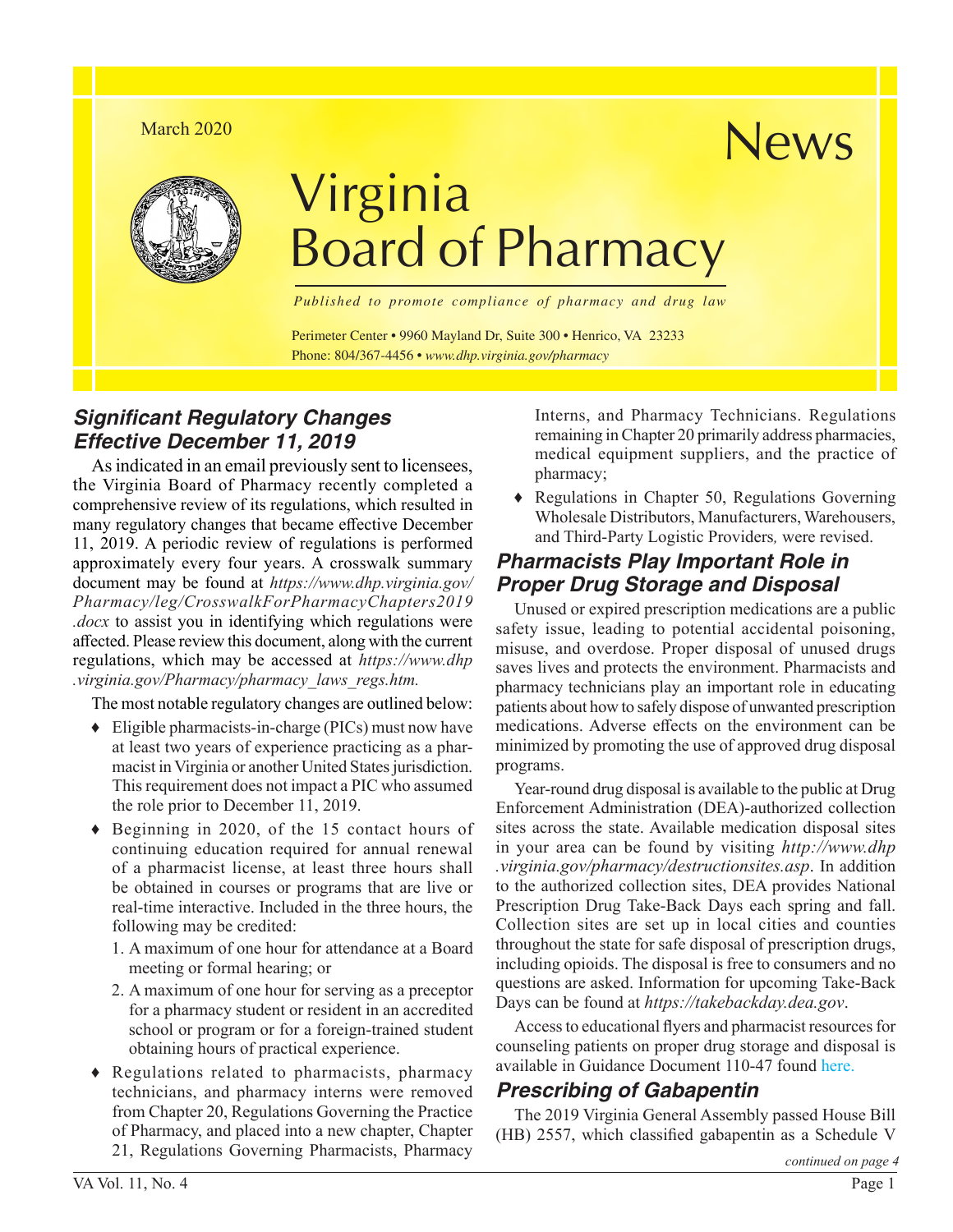# **National Pharmacy Compliance News**

#### **March** *2020*

The applicability of articles in the *National Pharmacy Compliance News* to a particular state or jurisdiction can only be ascertained by examining the law of such state or jurisdiction.

*DEA Proposes New Regulations to Address Opioid Epidemic*

Drug Enforcement Administration (DEA) has announced proposed regulations to improve the agency's ability to oversee the production of opioids and other potentially dangerous drugs. The proposed regulation would further limit the quantities of medications that might be vulnerable to diversion and misuse. The proposal would also amend the manner in which DEA grants quotas to certain registered manufacturers to levels aligned with current manufacturing standards aimed at promoting quality and efficiency while also ensuring the country has sufficient quantities of Schedule II controlled substances (CS) necessary for medical, scientific, research, and industrial needs.

The proposal introduces several new types of quotas that DEA would grant to certain DEA-registered manufacturers. These use-specific quotas include quantities of CS for use in commercial sales, product development, packaging/ repackaging and labeling/relabeling, or replacement for quantities destroyed. These quotas are intended to improve DEA's ability to respond quickly to drug shortages.

The proposed changes build on 2018 regulatory changes that gave a role to state attorney generals and other federal agencies in setting the aggregate production quotas for Schedule I and II CS. The proposed regulations are available in the October 23, 2019, *Federal Register* announcement at *[https://www.federalregister](https://www.federalregister.gov/documents/2019/10/23/2019-21989/management-of-quotas-for-controlled-substances-and-list-i-chemicals) [.gov/documents/2019/10/23/2019-21989/management-of](https://www.federalregister.gov/documents/2019/10/23/2019-21989/management-of-quotas-for-controlled-substances-and-list-i-chemicals)[quotas-for-controlled-substances-and-list-i-chemicals](https://www.federalregister.gov/documents/2019/10/23/2019-21989/management-of-quotas-for-controlled-substances-and-list-i-chemicals)*.

## *FDA Issues Report on Root Causes and Solutions to Drug Shortages*

Food and Drug Administration (FDA) has released a new report, *Drug Shortages: Root Causes and Potential Solutions,* which identifies root causes for drug shortages and recommends three "enduring solutions" to address the shortages. These recommendations include:

- ♦ creating a shared understanding of the impact of drug shortages on patients and the contracting practices that may contribute to shortages;
- ♦ developing a rating system to incentivize drug manufacturers to invest in quality management maturity for their facilities; and
- ♦ promoting sustainable private sector contracts (eg, with payers, purchasers, and group purchasing orga-

nizations) to make sure there is a reliable supply of medically important drugs.

In addition to these recommendations, the report outlines the agency's ongoing initiatives to mitigate drug shortages and legislative proposals in President Donald J. Trump's Fiscal Year 2020 budget. FDA also highlighted the need for international action, including global implementation of the International Council for Harmonisation of Technical Requirements for Pharmaceuticals for Human Use's (ICH's) *ICH Guideline Q12: Technical and Regulatory Consideration for Pharmaceutical Product Lifecycle Management,* which provides opportunities for regulatory flexibility in making post-approval changes to the product or its manufacturing process.

"We hope that the recommendations set forth in this report will help to set a framework that all stakeholders can assess and implement as we work together to further mitigate the public health impact that drug shortages have on American consumers," FDA stated. "In the meantime, the FDA's employees remain committed to working behind-the-scenes to anticipate and help mitigate shortages and make sure that patients have access to the drugs they need."

FDA's full statement is available at *[https://www.fda.gov/](https://www.fda.gov/news-events/press-announcements/statement-fdas-new-report-regarding-root-causes-and-potential-solutions-drug-shortages) [news-events/press-announcements/statement-fdas-new](https://www.fda.gov/news-events/press-announcements/statement-fdas-new-report-regarding-root-causes-and-potential-solutions-drug-shortages)[report-regarding-root-causes-and-potential-solutions-drug](https://www.fda.gov/news-events/press-announcements/statement-fdas-new-report-regarding-root-causes-and-potential-solutions-drug-shortages)[shortages](https://www.fda.gov/news-events/press-announcements/statement-fdas-new-report-regarding-root-causes-and-potential-solutions-drug-shortages)*.

## *HHS Announces Guide for Appropriate Tapering or Discontinuation of Long-Term Opioid Use*

The United States Department of Health and Human Services (HHS) has published a new guide for clinicians intended to provide guidelines for tapering or discontinuing long-term opioid use. The guide, titled *HHS Guide for Clinicians on the Appropriate Dosage Reduction or Discontinuation of Long-Term Opioid Analgesics*, covers important issues to consider when changing a patient's chronic pain therapy. The guide also lists issues to consider prior to making a change, when initiating the change, and as a patient's dosage is being tapered, including the need to treat symptoms of opioid withdrawal and provide behavioral health support.

"Care must be a patient-centered experience. We need to treat people with compassion, and emphasize personalized care tailored to the specific circumstances and unique needs

FOUNDATION

National Association of Boards of Pharmacy Foundation NABPF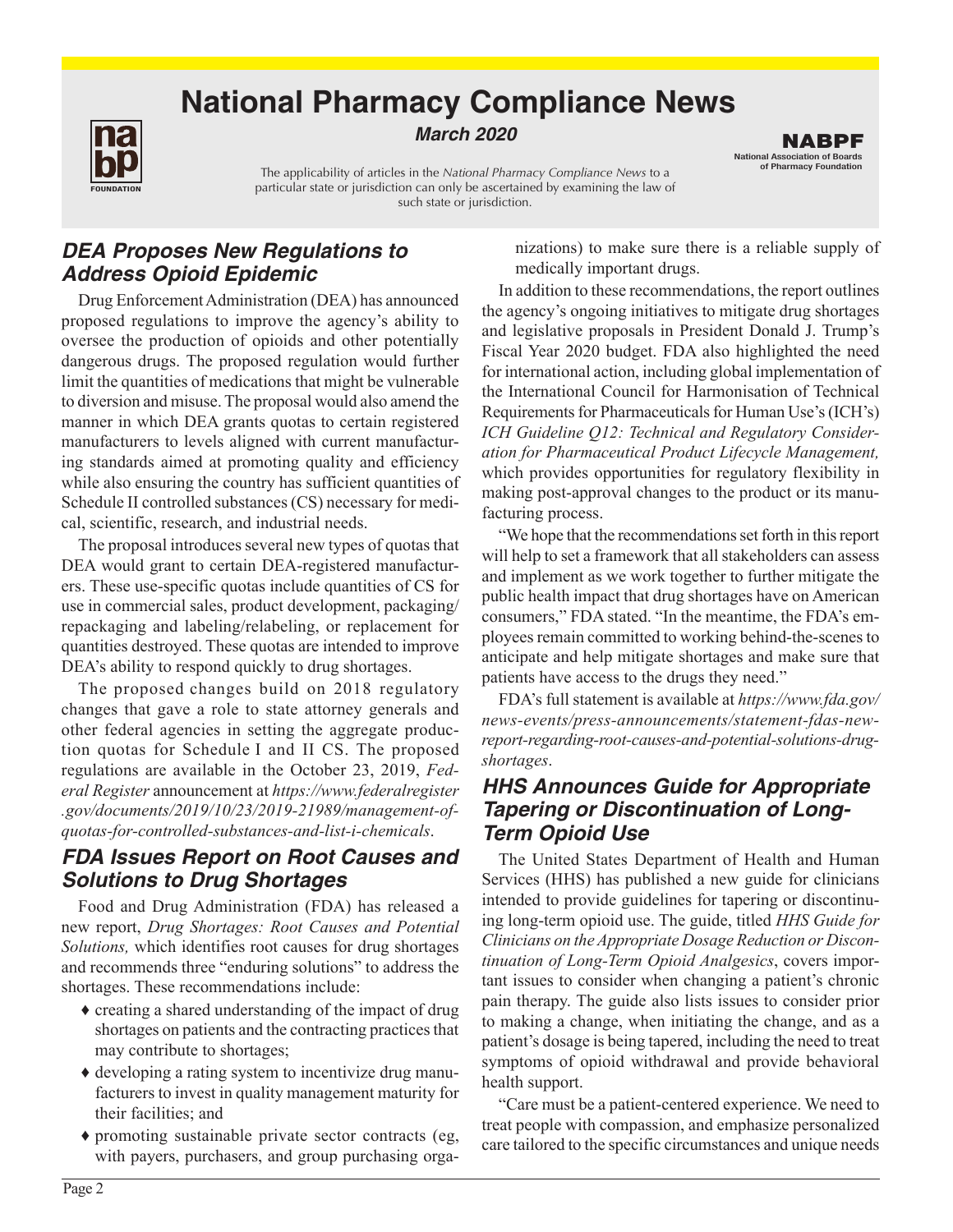of each patient," said ADM Brett P. Giroir, MD, assistant secretary for health in a press release. "This Guide provides more resources for clinicians to best help patients achieve the dual goals of effective pain management and reduction in the risk for addiction."

# *FDA Releases Draft Best Practice Document for Postmarket Drug Surveillance*

As part of FDA's efforts to enhance the efficiency of its postmarket drug safety surveillance, the agency has released a new best practices document, *Best Practices in Drug and Biological Product Postmarket Safety Surveillance for FDA Staff*. The draft document outlines FDA's approach for timely postmarket analyses of drugs and biologics, and includes a high-level overview of tools, methods, and signal detection and evaluation activities, using varied data sources, for drug safety. The goal is to provide a broader context and a general overview of ongoing efforts and commitments.

"Our best practices document incorporates the guiding principle that postmarket safety surveillance is a dynamic and constantly evolving field," FDA said in a statement announcing the document's release. "By using a risk-based approach, the FDA takes into account the nature of the drug, its potential adverse events, the intended population, and the potential for serious outcomes, as well as the impact on individuals and the overall potential impact on the health of the public."

The full draft document can be accessed at *[https://www](https://www.fda.gov/media/130216/download) [.fda.gov/media/130216/download](https://www.fda.gov/media/130216/download)*.

# *FDA Issues Revised Draft Guidance on Regulation of Homeopathic Products, Withdraws 1988 Compliance Policy Guide*

FDA is taking two new steps to clarifying their approach to regulating drug products labeled as homeopathic: revising draft guidance previously published in 2017, and withdrawing the Compliance Policy Guide (CPG) 400.400 issued in 1988. These moves were announced in a statement published on the FDA website. Homeopathic products are often marketed as natural alternatives to approved prescription and nonprescription products and are widely available in the marketplace. Homeopathic products, however, are marketed without FDA review and may not meet modern standards for safety, effectivity, quality, and labeling. FDA uses a risk-based approach to monitor these products and to evaluate reports of adverse events.

The revisions to the 2017 draft guidance provide further information about FDA's approach. The guidance details a risk-based enforcement policy prioritizing certain categories of homeopathic products that could pose a higher risk to public health. These include products with particular ingredients and routes of administration, products for vulnerable populations, and products with significant quality issues. FDA has invited public comment on the guidance before it is finalized. The full guidance and instructions for providing comment are available in the *Federal Register*  announcement.

CPG 400.400, Conditions Under which Homeopathic Drugs May be Marketed, is being withdrawn due to inconsistency with the agency's risk-based approach to regulatory and enforcement action and is therefore being withdrawn. Specifically, FDA states that it has encountered multiple issues with homeopathic drug products posing significant risk to patients, even though the products, as labeled, appeared to meet the conditions of CPG 400.400.

## *DEA Warns of Increase in Scam Calls Targeting Pharmacists and Other DEA-Registered Providers*

DEA is warning health care providers and other members of the public of another increase in fraudulent phone calls attempting to extort money. Though the tactics change regularly, the callers typically claim to represent DEA and provide either fake names and badge numbers, or the names of well-known senior officials with DEA. The scammers then threaten legal action, including arrest, against the victim unless large fines are paid by wire transfer. Most recently, the scammers appear to be spoofing a DEA number based out of Salt Lake City, UT, according to a DEA press release.

The agency emphasizes that DEA will never contact practitioners by phone to demand money or any form of payment. DEA will not request any personal or sensitive information by phone, and notification of a legitimate investigation or legal action is always made via official letter or in person.

DEA asks anyone who receives a call from a person purporting to be a DEA special agent or other law enforcement official asking for money to refuse the demand and report the threat using the online form or by calling 877/792-2873. Reporting these calls will assist DEA in investigating and stopping this activity.